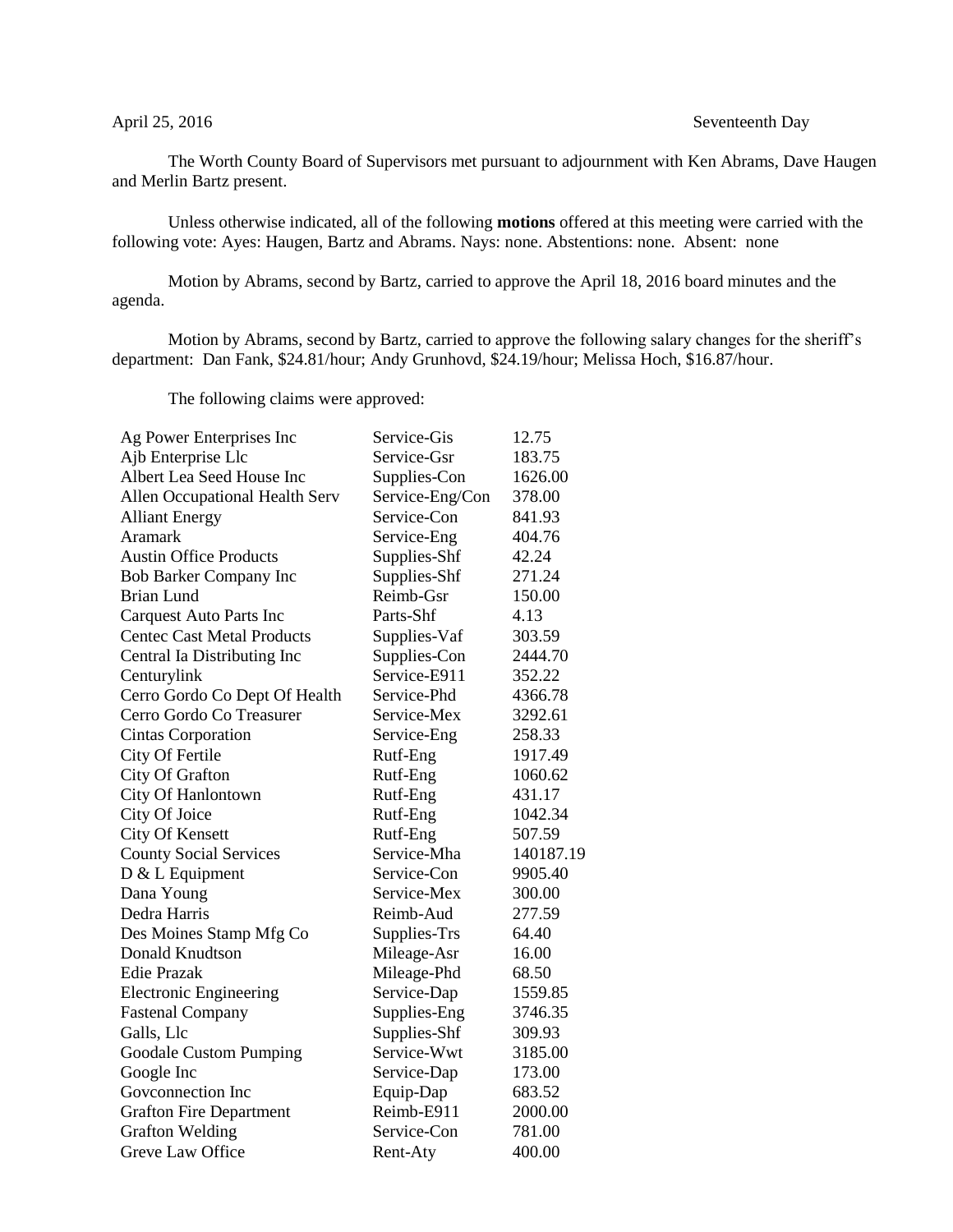| Healthworks                                    | Service-Shf            | 645.00   |
|------------------------------------------------|------------------------|----------|
| <b>Heartland Power Coop</b>                    | Service-Wwt            | 3599.97  |
| Ia County Recorders Assn                       | Edu-Rec                | 100.00   |
|                                                | Edu-Gsr                | 15.00    |
| Ia Dept Of Agriculture<br>Ia Prison Industries | Service-Eng            |          |
|                                                |                        | 2760.65  |
| Ia Secretary Of State                          | Service-Shf            | 30.00    |
| Ia Workforce Development                       | <b>Unempl Tax-Ins</b>  | 863.15   |
| <b>Institute Of Ia Cert Assessors</b>          | Edu-Asr                | 700.00   |
| <b>Isac</b>                                    | Edu-Sup                | 785.00   |
| <b>Isac Group Health</b>                       | <b>Health Ins Prem</b> | 62144.00 |
| Isaca                                          | Edu-Aud                | 100.00   |
| J & J Machining Welding & Fabr                 | Supplies-Eng           | 127.50   |
| <b>Joel Rohne</b>                              | Mileage-It/Gis         | 42.00    |
| <b>Johnson Sanitary</b>                        | Supplies-Gsr           | 124.34   |
| <b>Joyce Russell</b>                           | Mileage-Asr            | 66.30    |
| Kevin Springer Construction                    | Service-Con            | 453.00   |
| <b>Knudtson Automotive Service</b>             | Service-Shf            | 693.45   |
| Kyle Tabbert                                   | Service-Asr            | 16.20    |
| Lair's 66                                      | Fuel-Eng               | 40.00    |
| Larsen Plumbing & Heating Inc                  | Service-Cap            | 201.10   |
| <b>Lawson Products Inc.</b>                    | Supplies-Eng           | 91.25    |
| Liberty Tire Recycling Llc                     | Service-Eng            | 318.02   |
| Mail Services Llc                              | Service-Trs            | 292.12   |
| <b>Manly Junction Signal</b>                   | Service-Phd            | 73.60    |
| Marco Technologies Llc                         | Service-Dap            | 98.96    |
| Marsha Casler                                  | Service-Phd            | 500.00   |
| Martin Marietta Materials Inc                  | Rock-Eng               | 96.17    |
| Matt Parrott/Storey Kenworthy                  | Service-Aud            | 500.00   |
| Menards Inc                                    | Supplies-Cap           | 223.82   |
| Mercy Clinics                                  | Service-Shf            | 215.00   |
| Napa Auto Parts                                | Supplies-Eng           | 26.49    |
| <b>Next Generation Technologies</b>            | Service-Mha            | 325.00   |
| Niacc                                          | Edu-Phd                | 48.00    |
| Niacog                                         | Service-Tra            | 243.10   |
| Northwood Anchor Inc                           | Service-Trs            | 102.40   |
| Northwood Electric Inc                         | Service-Dap            | 2030.70  |
| Northwood True Value                           | Supplies-Eng           | 1312.44  |
| Nuss Truck & Equipment                         | Parts-Eng              | 196.98   |
| Paetec                                         | Service-Eng            | 14.55    |
| Pat Jaspers                                    | Reimb-Shf              | 56.88    |
| Pathology Assoc Of Mason City                  | Service-Mex            | 250.00   |
| Peopleservice Inc                              | Service-Wwt            | 14528.68 |
| <b>Pinnacle Quality Insight</b>                | Service-Phd            | 150.00   |
| <b>Pitney Bowes Global</b>                     | Service-Dap            | 352.68   |
| <b>Premier Cleaners</b>                        | Service-Shf            | 37.23    |
| R80 Llc                                        | Fuel-Eng               | 128.41   |
| Radiologist Of North Iowa Pc                   | Servie-Shf             | 34.00    |
| <b>Reinhart Food Service Llc</b>               | Supplies-Shf           | 331.64   |
| Reliance Telephone Inc                         | Service-Shf            | 800.00   |
| <b>Roger Downing</b>                           | Reimb-Eng              | 61.55    |
| Shana Butler                                   | Mileage-Phd            | 13.70    |
| Shred Right                                    | Service-Phd            | 46.80    |
| Spahn & Rose Lumber Co                         | Supplies-Con           | 1130.24  |
|                                                |                        |          |